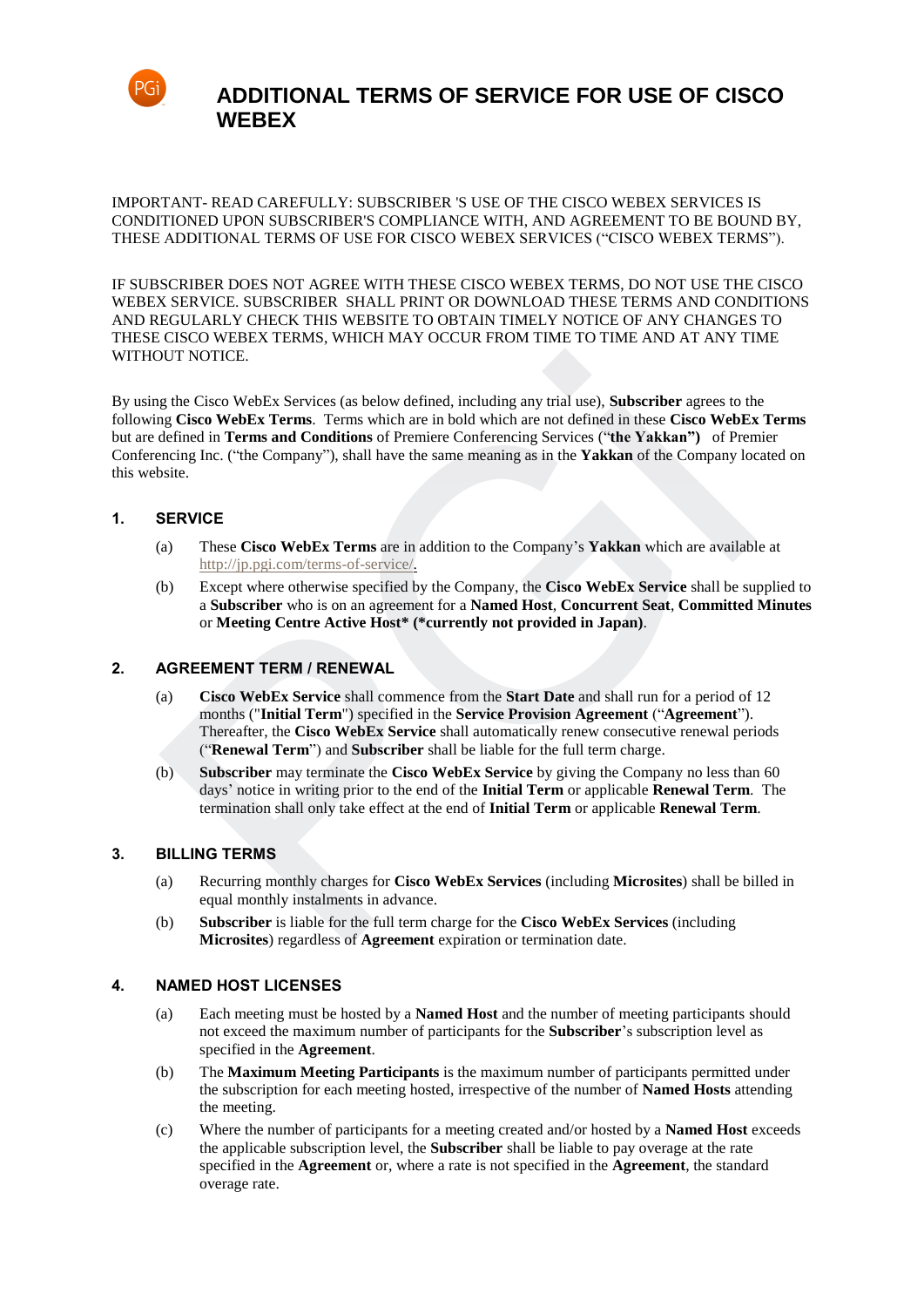

- (d) **Named Host** accounts are individualised and may not be shared or used by anyone other than the one individual to whom the **Named Host** account is assigned. Separate **Named Host** licenses must be purchased for each user. The identification of **Named Hosts** must be unique to an individual and may not be of a generic nature.
- (e) The **Subscriber** may identify those users assigned to **Named Host** accounts on the "**Manage Hosts**" list ("**List**"). **Subscriber** is responsible for ensuring that the **List** is at all times complete and up to date.
- (f) Only one user/employee may be assigned to a **Named Host** license.
- (g) **Named Host** licenses shall not be shared between multiple users and separate **Named Host** licenses must be purchased for each user.
- (h) A **Named Host** account may not be transferred to another user except upon either:
	- (i) termination of the user's employment or other relationship with **Subscriber**, or
	- (ii) the Company's prior written approval.
- (i) Where a user/employee ceases to be associated with the **Subscriber**, **Subscriber** shall immediately deactivate the **Named Host** account to prevent unauthorised use.
- (j) **Subscriber** is at all times responsible for monitoring and maintaining the use of the **Named Host** licenses and for ensuring that the **Cisco WebEx Service** is used in accordance with these **Additional Terms** as well as the terms and conditions of the **Agreement**. **Subscriber** shall indemnify the Company for any loss incurred or damage suffered as a result of the use and/or misuse of a **Named Host** license. The consens must be purchased to each user.<br>
A Named Host account may not be transferred to another user except upon either:<br>
(i) termination of the user's employment or other relationship with Subscriber, or<br>
(ii) the Com
- (k) Recording of meeting sessions is included with the service with storage capacity up to 1 gigabyte. Additional charges shall apply for additional storage above 1 gigabyte, which shall be invoiced monthly in arrears.
- (l) Additional customisation will incur additional charges and will be quoted separately.

## **5. CONCURRENT SEAT**

- (a) One seat equals one attendee (whether host, participant or presenter).
- (b) Each **Concurrent Seat** has unlimited monthly use for a standard fee. At any given time, if the total number of attendees exceeds the total number of concurrent seats stated in the **Agreement**, overage will be charged in 15 minute increments based on the number of excess attendees multiplied by the total time spent in the meeting.
- (c) Set-up fees include the subscriber's own branded site, hosting, support and training.
- (d) Recording of meeting sessions is included with the service with storage capacity up to 1 gigabyte. Additional charges shall apply for additional storage above 1 gigabyte, which shall be invoiced monthly in arrears.
- (e) Additional customisation will incur additional charges and will be quoted separately.

## **6. COMMITTED MINUTES**

- (a) Set-up fees include the subscriber's own branded site, hosting, support and training.
- (b) Recording of meeting sessions is included with the service with storage capacity up to 1 gigabyte. Additional charges shall apply for additional storage above 1 gigabyte, which shall be invoiced monthly in arrears.
- (c) Additional customisation will incur additional charges and will be quoted separately.
- (d) Where the **Cisco WebEx Service** is supplied on a **Committed Minutes** basis, **Subscriber** is liable to pay for the greater of:
	- (i) the **Committed Minutes**; or
	- (ii) in the event the **Subscriber**'s usage exceeds the **Committed Minutes**, total number of minutes recorded by the Company,

regardless of **Agreement** expiration or termination date.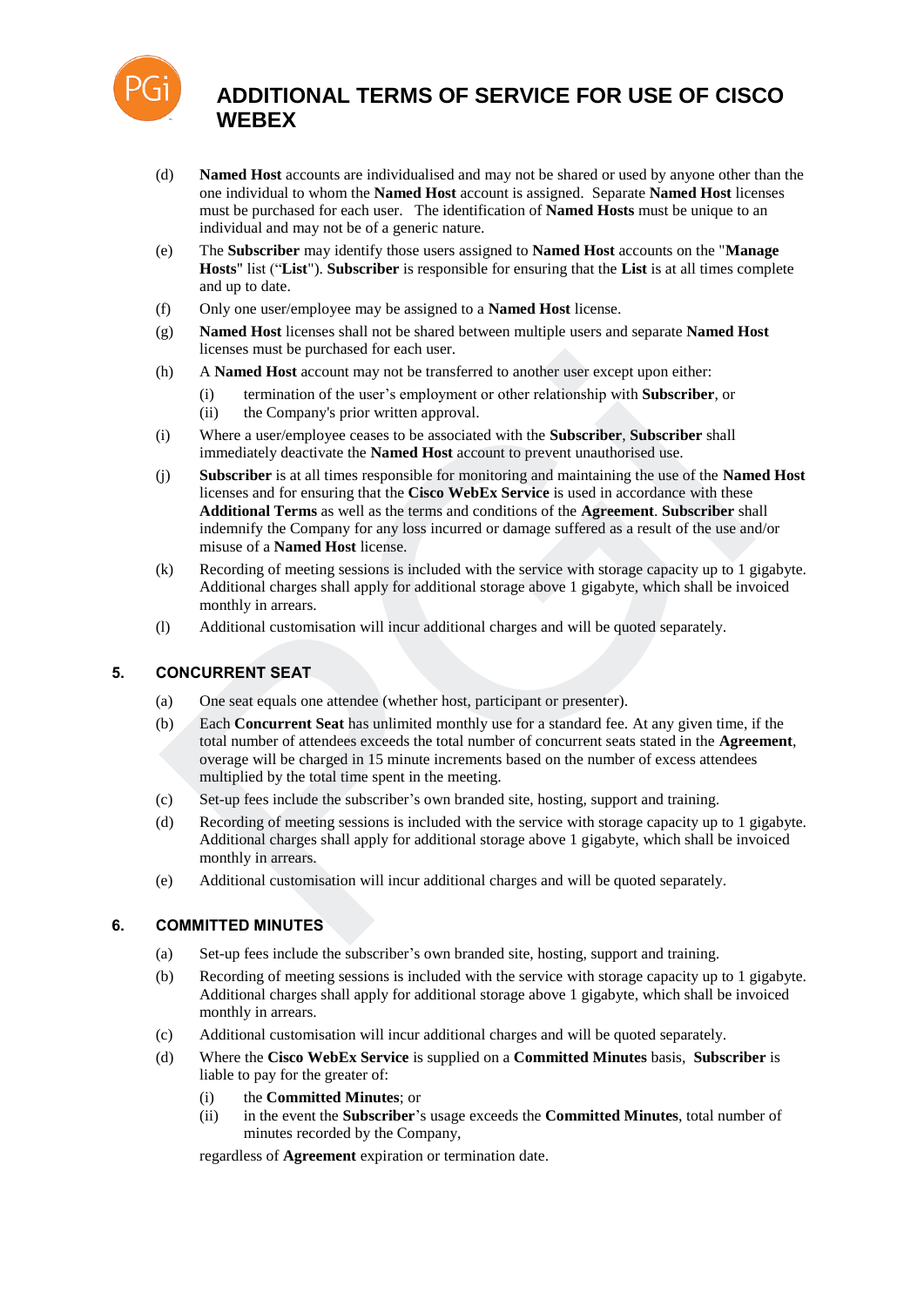

- (e) **Committed Minutes** shall be calculated on a monthly basis or such other period as specified in the **Agreement**.
- (f) Any unused portion of the **Committed Minutes** for any given month shall be forfeited with no credit or refund to **Subscriber**.
- (g) In the event that **Subscriber**'s usage exceeds the **Committed Minutes**, **Subscriber** shall be charged for the **Overage** at the same rate as the **Committed Minutes**.
- (h) The number of **Committed Minutes** may be increased at any time during the term of the **Agreement** by mutual agreement of the **Subscriber** and the Company.
- (i) Fees payable by the **Subscriber** for overage amounts shall be invoiced monthly, in arrears, on the basis of minutes of use.

## **7. INTELLECTUAL PROPERTY RIGHTS**

- (a) The Company and/or its suppliers will own all rights, title and interest, including all related **Intellectual Property Rights**, to any suggestions, ideas, feedback, improvements, recommendations or other information created, conceived, or reduced to practice, by or on behalf of **Subscriber**, any viewer or any subscriber to a **Cisco WebEx Services**.
- (b) Notwithstanding the preceding paragraph, nothing in these **Cisco WebEx Terms** creates or transfers any right or interest in any **Intellectual Property Rights** held by the **Subscriber**, the Company or its suppliers.

## **8. WARRANTY DISCLAIMERS; LIABILITY LIMITATIONS**

Notwithstanding any other provision herein or in any other agreement between the **Parties**:

- (a) the **Cisco WebEx Services** are provided on an "as is" and "as available" basis and any and all representations, warranties or covenants, either express or implied, including but not limited to, implied warranties of merchantability or fitness for a particular purpose are hereby expressly disclaimed to the maximum extent permitted by law;
- (b) no service levels shall apply to the provision of **Cisco WebEx Services** except where otherwise agreed in writing by the Company;
- (c) neither the Company, nor its suppliers, shall be liable for any indirect, incidental, special, consequential or punitive damages or damages arising from lost data, interrupted communications, lost revenue, lost profits, lost technology, loss of rights or costs of procuring substitute services or any other substitution or solution, however arising, even if the Company and/or its suppliers have been advised of the possibility of such damages;
- (d) in no case shall the aggregate of the Company and all of its supplier's total liability arising out of or relating to or in any way connected with the provision or non-provision of **Cisco WebEx Services**, whether in contract, tort or otherwise, exceed the amount of fees actually paid to the Company by **Subscriber** for the one (1) month prior to the claim first being raised by the **Subscriber**; and basis of minutes of use.<br>
NTELLECTUAL PROPERTY RIGHTS<br>
a) The Company and/or its suppliers will own all rights, title and interest, including all related<br>
Intellectual Property Rights, to any sugestions, ideas, feedbook, i
- (e) the Company shall only and solely be responsible to indemnify the **Subscriber** relating to the **Cisco WebEx Services** to the same extent and subject to the same terms as the Company is indemnified by its suppliers for **Cisco WebEx Services**.

## **9. MEETING CENTRE ACTIVE HOST DESCRIPTION AND TERMS**

## **9.1 Employees**

Prior to the commencement of the supply of the **Cisco WebEx Service**, and no less than 30 days prior to the anniversary of the **Start Date** of the **Cisco WebEx Service**, **Subscriber** shall provide to the Company a written statement:

- (a) stating the total number of **Employees**; and
- (b) which is signed by an authorised officer of the **Subscriber**.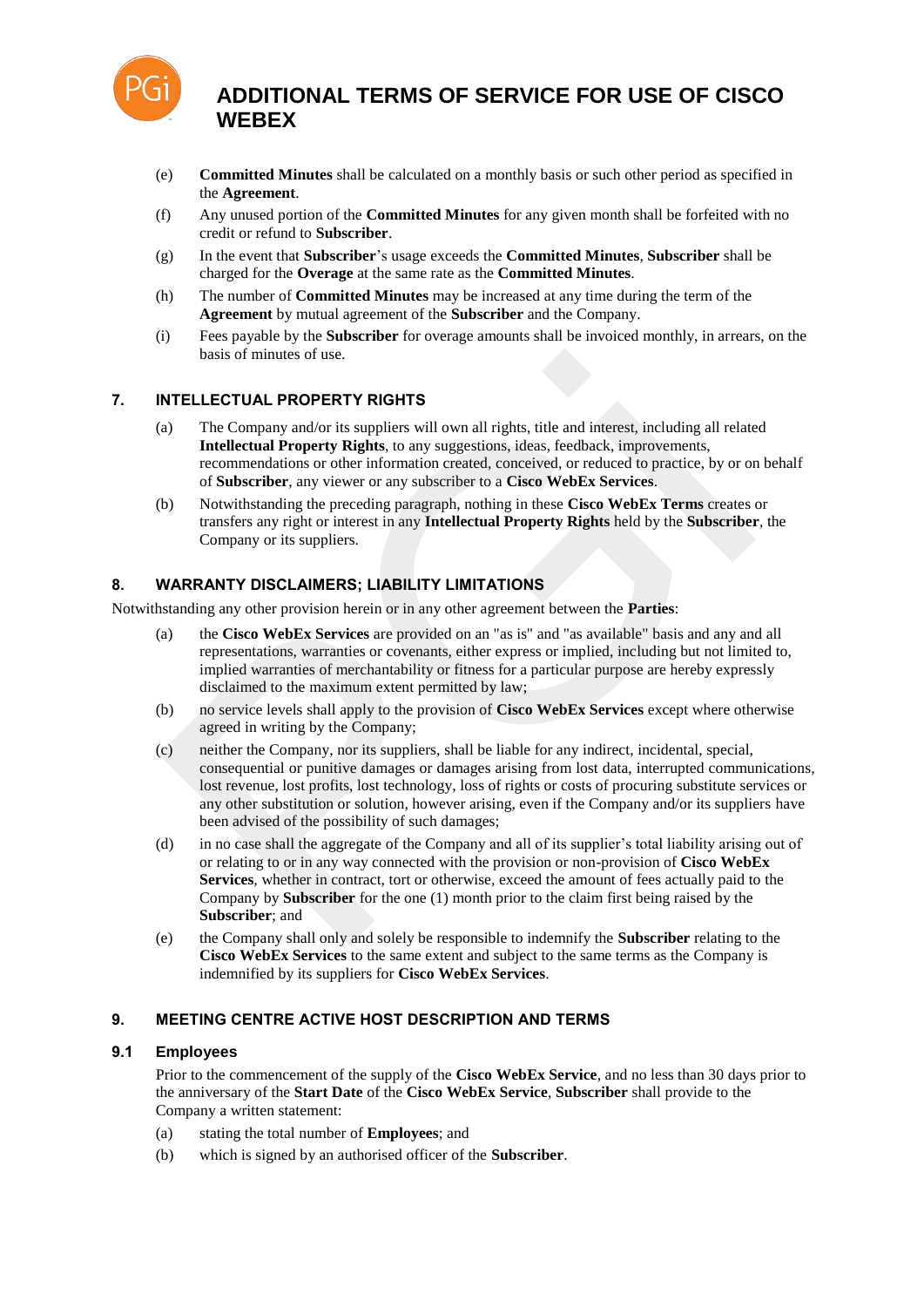

## **9.2 Active Host Average**

Prior to conclusion of the then-current initial or renewal term, the Company will calculate the number of Active Hosts averaged over the immediately preceding three (3) month period (for example, months 9, 10 and 11) to determine the "**Active Host Average**."

#### **9.3 Calculation of Subscription Quantity for the Initial Term**

- (a) **New Subscriber:** Where the **Customer** is not a current subscriber of the Company, the "**Subscription Quantity**" is greater of:
	- (i) 15% of the total number of **Employees**,
	- (ii) 100 **Active Host** accounts.
- (b) **Existing Subscriber:** Where the **Customer** is an existing subscriber of the Company, the "**Subscription Quantity**" is the greater of:
	- (i) 15% of the total number of **Employees**,
	- (ii) 100 **Active Host** accounts; or
	- (iii) the **Active Host Average** calculated from all existing subscription(s) as specified in paragraph 9.2.

#### **9.4 Calculation of the Subscription Quantity for all Renewal Terms.**

Prior to conclusion of the then-current Term, the Company will calculate the **Subscription Quantity** as set forth above. **Subscriber** understands and agrees that any change in the **Subscription Quantity** will occur immediately upon calculation and without prior notice. The Company will advise **Subscriber** of the changes (if any) upon invoicing in the subsequent billing period.

#### **9.5 Calculation of Usage Charges**

(a) The **Monthly Charges** payable by the **Subscriber** each month shall be calculated in accordance with the following formula:

**Monthly Charge** = **Subscription Quantity** x **Monthly Fee per Active Host**.

(b) The **Monthly Charge** is re-set at the beginning of each **Renewal Term**, and after an **Extraordinary Event**.

#### **9.6 Extraordinary Event**

- (a) If there is an extraordinary event during the **Initial** or any **Renewal Term**, such as a merger, acquisition, divestiture or significant layoff that changes the number of **Employees** by more than twenty percent (20%) ( "**Extraordinary Event**"), **Subscriber** shall report such change to the Company within thirty (30) days of such event and the **Subscription Quantity** will be reset based on the number of **Employees** employed by the **Subscriber** after the **Extraordinary Event**. (ii) 100 Active Host accounts.<br>
by Existing Subscription Character Where the Customer is an existing subscriber of the Company, the "Subscription Quantity" is the greater of:<br>
(i) 15% of the total number of Employees,<br>
(i
- (b) The **Monthly Charge** shall be calculated in accordance with the formula set out in paragraph 9.5.

## **10. AUDIT**

- (a) The Company shall have the right, upon giving the **Subscriber** reasonable notice in writing, to audit the **Subscriber**'s records (including but not limited to the **List**) during normal business hours to ensure **Subscriber**'s compliance with the above requirements.
- (b) The Company will pay the reasonable cost of the audit unless it is found that the **Subscriber** is misusing the **Cisco WebEx Service** including where the **Subscriber**:
	- (i) exceeded the number of allowable **Meeting** participants,
	- (ii) shared a **Named Host** account among multiple **Employees**,
	- (iii) having a host hold multiple meetings at the same time in excess of the maximum number of participants;
	- (iv) providing a **Named Host** account to a non-**Employee**, or
	- (v) misrepresented the total number of **Employees**.